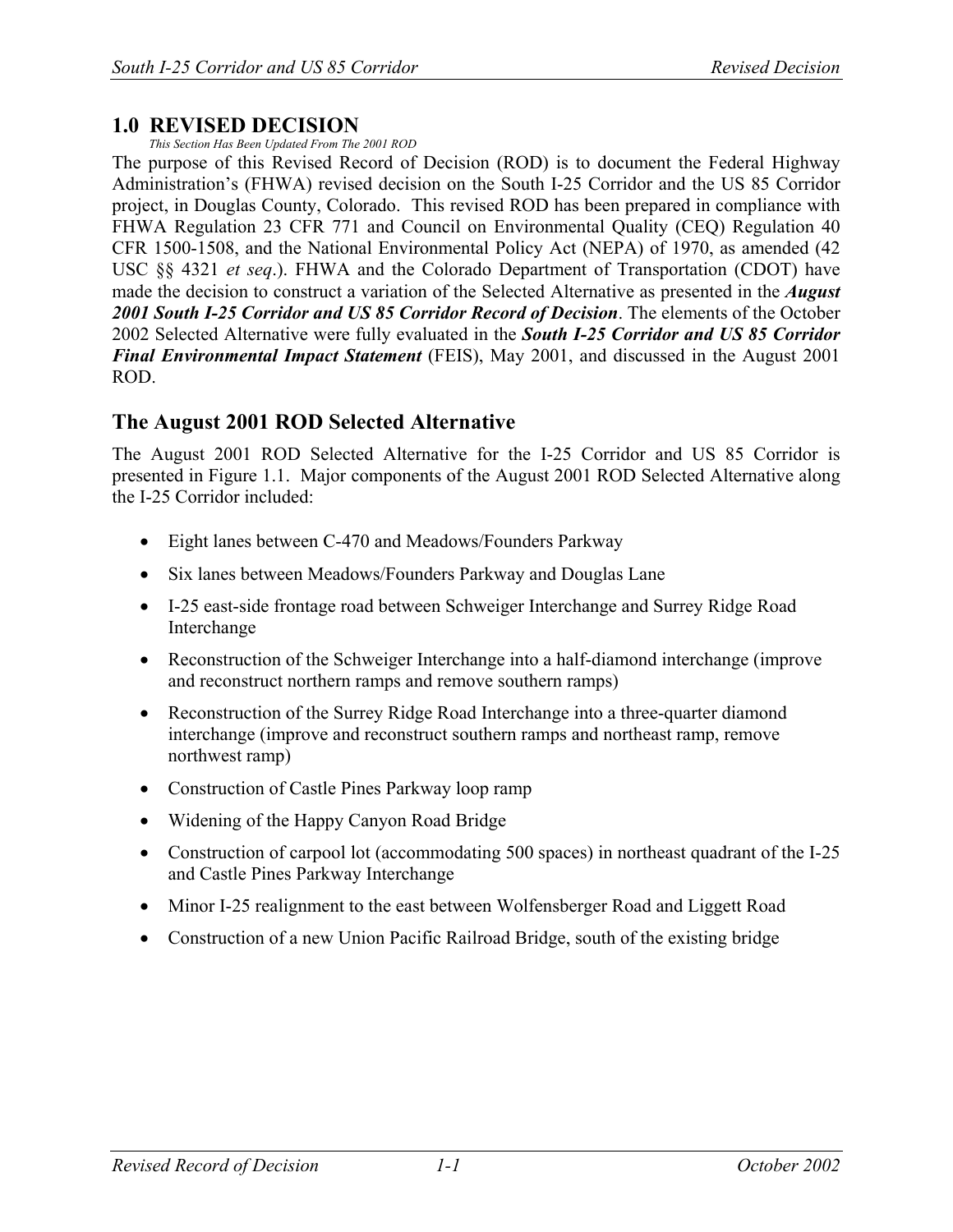Major components of the August 2001 ROD Selected Alternative along the US 85 Corridor included:

- Six lanes between C-470 and Highlands Ranch Parkway
- Four lanes between Highlands Ranch Parkway and Meadows Parkway
- US 85/State Highway (SH) 67 Intersection reconfiguration
- Sedalia Frontage Road
- US 85 minor realignment at Cook Ranch (approximate milepost [MP] 195.4)
- Bicycle/pedestrian facilities along US 85
- High Line Canal Trail grade-separated crossing under US 85
- Enhanced wildlife crossings

The revisions to the August 2001 ROD Selected Alternative along the I-25 Corridor, shown in Figure 1.2 include:

- Addition of the RidgeGate Parkway Interchange and Frontage Road to Schweiger
- Removal of the Schweiger Half Diamond Interchange (maintain the underpass)
- Removal of the Surrey Ridge Road Three-Quarter Diamond Interchange (maintain the underpass)
- Extension of the Frontage Road from Surrey Ridge Road to Castle Pines Parkway, thereby providing a frontage road from Schweiger to Surrey Ridge Road (approved in August 2001 ROD), and from Surrey Ridge Road to Castle Pines Parkway
- Modifications to the Plum Creek Parkway Interchange improvements

These revisions are in compliance with the Denver Regional Council of Governments (DRCOG) 2025 Interim Regional Transportation Plans and were fully evaluated and discussed in the FEIS and August 2001 ROD.

There are no revisions to the August 2001 ROD Selected Alternative along the US 85 Corridor.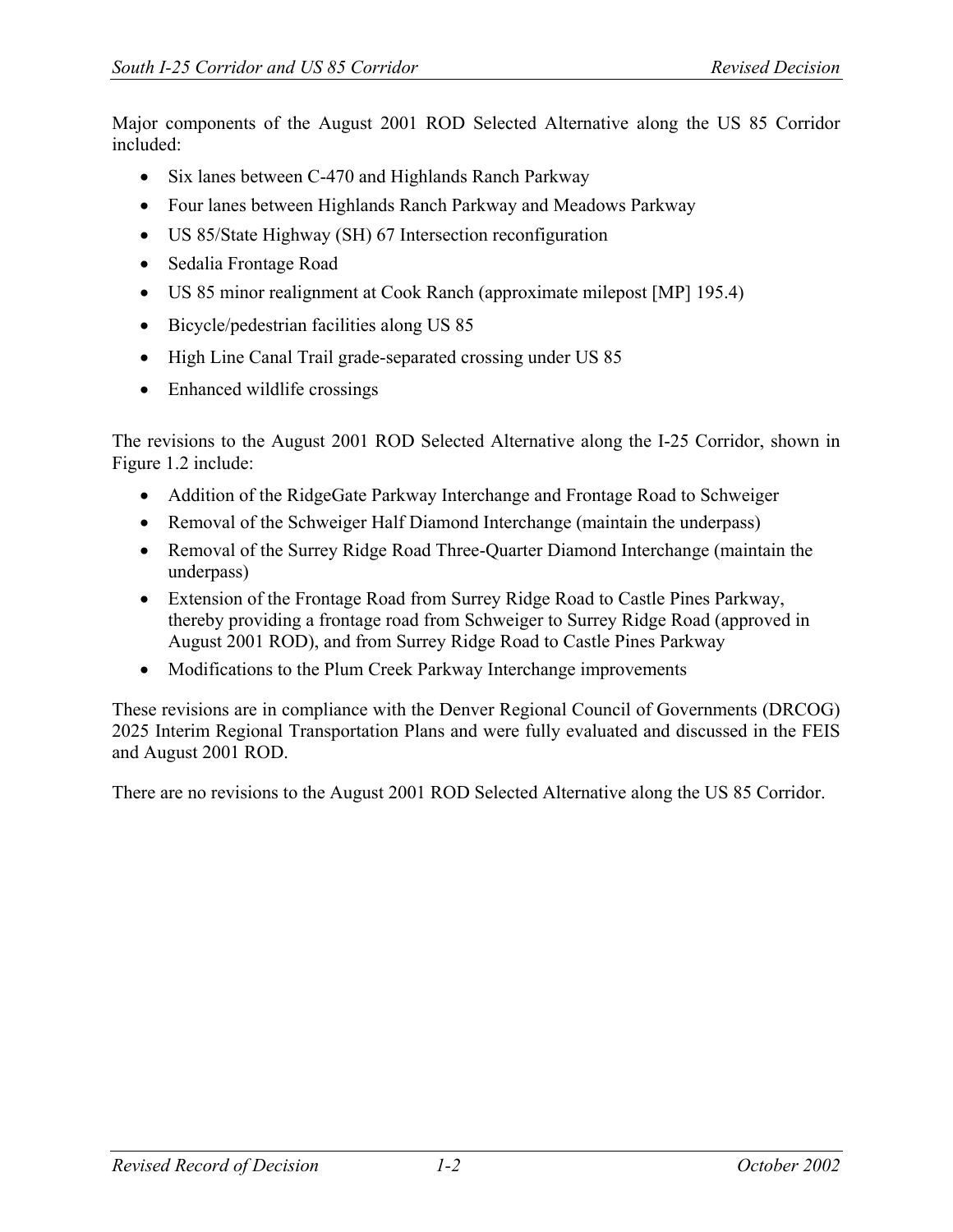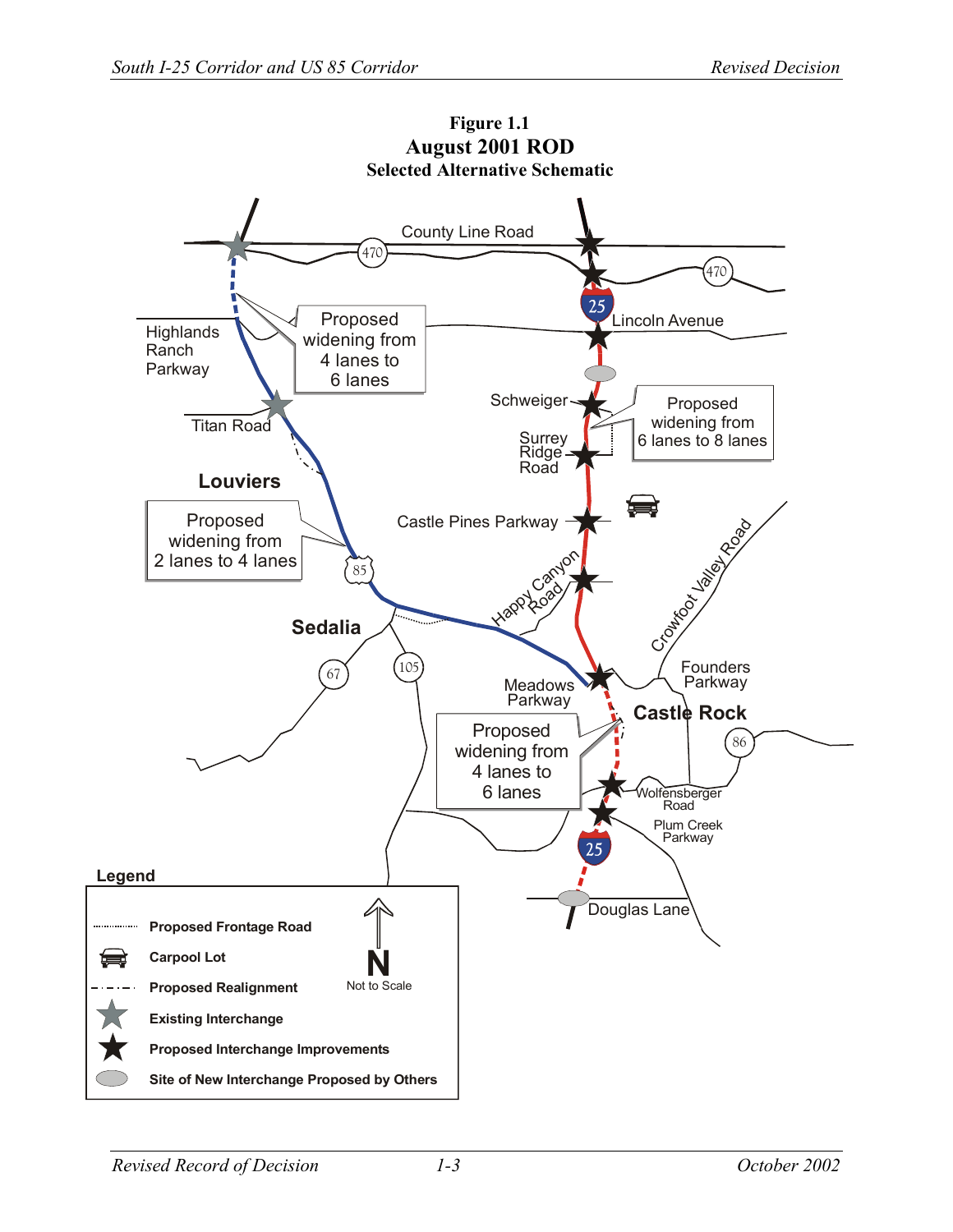## **The October 2002 Selected Alternative**

The October 2002 Selected Alternative for the I-25 Corridor and US 85 Corridor is shown in Figure 1.2.

Major components of the Revised ROD Selected Alternative along the I-25 Corridor are listed below.

- Eight lanes between C-470 and Meadows/Founders Parkway
- Six lanes between Meadows/Founders Parkway and Douglas Lane
- Construction of the RidgeGate Parkway Interchange
- Construction of east-side Frontage Road between RidgeGate Parkway and Castle Pines Parkway
- Removal of northern and southern ramps at the Schweiger Interchange (maintain I-25 underpass)
- Removal of the northern and southern ramps at the Surrey Ridge Road Interchange (maintain I-25 underpass)
- Construction of the Castle Pines Parkway loop ramp
- Widening of the Happy Canyon Road Bridge
- Construction of car pool lot (accommodating 500 spaces) in northeast quadrant of the I-25 and Castle Pines Parkway Interchange
- Minor I-25 realignment to the east between Wolfensberger Road and Liggett Road
- Construction of a new Union Pacific Railroad Bridge, south of the existing bridge
- Reconstruction of the Plum Creek Parkway Interchange

Major components of the Revised ROD Selected Alternative along the US 85 Corridor include:

- Six lanes between C-470 and Highlands Ranch Parkway
- Four lanes between Highlands Ranch Parkway and Meadows Parkway
- US 85/State Highway (SH) 67 Intersection reconfiguration
- Sedalia Frontage Road
- US 85 minor realignment at Cook Ranch (approximate milepost [MP] 195.4)
- Bicycle/pedestrian facilities along US 85
- High Line Canal Trail grade-separated crossing under US 85
- Enhanced wildlife crossings

A more detailed description of the Revised ROD Selected Alternative is provided in Section 3.0, *Revised ROD Selected Alternative*.